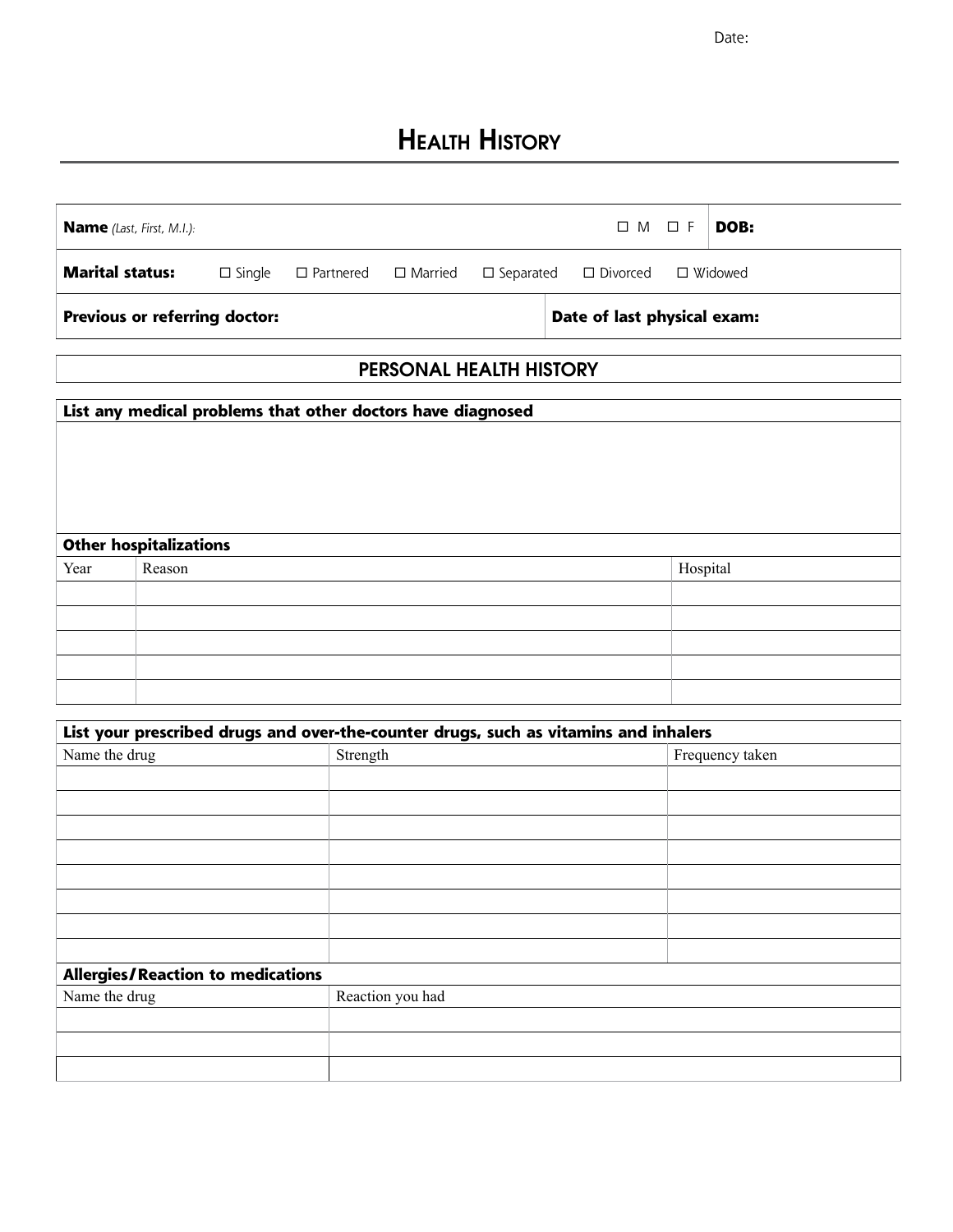

| CONSULTANTS     |                                                                                                                                                                                                                                                         | <b>HEALTH HABITS AND PERSONAL SAFETY</b> |  |  |  |        |                       |        |     |  |
|-----------------|---------------------------------------------------------------------------------------------------------------------------------------------------------------------------------------------------------------------------------------------------------|------------------------------------------|--|--|--|--------|-----------------------|--------|-----|--|
|                 | $\square$ Sedentary (No exercise)                                                                                                                                                                                                                       |                                          |  |  |  |        |                       |        |     |  |
| <b>Exercise</b> | $\Box$ Mild exercise (i.e., climb stairs, walk 3 blocks, golf with cart)                                                                                                                                                                                |                                          |  |  |  |        |                       |        |     |  |
|                 | $\Box$ Occasional vigorous exercise (i.e., work or recreation, less than 4x/week for 30 min.)                                                                                                                                                           |                                          |  |  |  |        |                       |        |     |  |
|                 | $\Box$ Regular vigorous exercise (i.e., work or recreation 4x/week for 30 minutes)                                                                                                                                                                      |                                          |  |  |  |        |                       |        |     |  |
|                 | Are you dieting?                                                                                                                                                                                                                                        |                                          |  |  |  | $\Box$ | Yes                   | □      | No  |  |
| <b>Diet</b>     | If yes, are you on a physician prescribed medical diet?                                                                                                                                                                                                 |                                          |  |  |  | □      | Yes                   | □      | No  |  |
|                 | # of meals you eat in an average day?                                                                                                                                                                                                                   |                                          |  |  |  |        |                       |        |     |  |
| <b>Caffeine</b> | $\Box$ Coffee<br>$\square$ None<br>$\Box$ Tea<br>$\Box$ Cola                                                                                                                                                                                            |                                          |  |  |  |        |                       |        |     |  |
|                 | # of cups/cans per day?                                                                                                                                                                                                                                 |                                          |  |  |  |        |                       |        |     |  |
|                 | Do you drink alcohol?                                                                                                                                                                                                                                   |                                          |  |  |  | □      | Yes                   | □      | No  |  |
|                 | If yes, what kind?                                                                                                                                                                                                                                      |                                          |  |  |  |        |                       |        |     |  |
|                 | How many drinks per week?                                                                                                                                                                                                                               |                                          |  |  |  |        |                       |        |     |  |
| <b>Alcohol</b>  | Are you concerned about the amount you drink?                                                                                                                                                                                                           |                                          |  |  |  |        | Yes                   | □      | No  |  |
|                 | Have you considered stopping?                                                                                                                                                                                                                           |                                          |  |  |  |        | Yes                   | □      | No  |  |
|                 | Have you ever experienced blackouts?                                                                                                                                                                                                                    |                                          |  |  |  |        | Yes                   | □      | No  |  |
|                 | Are you prone to "binge" drinking?                                                                                                                                                                                                                      |                                          |  |  |  |        | Yes                   | □      | No  |  |
|                 | Do you drive after drinking?<br>$\Box$                                                                                                                                                                                                                  |                                          |  |  |  |        | Yes                   | □      | No  |  |
|                 | Do you use tobacco?                                                                                                                                                                                                                                     |                                          |  |  |  | □      | Yes                   | □      | No  |  |
| <b>Tobacco</b>  | $\Box$ Cigarettes - pks./day<br>$\Box$ Chew - #/day<br>$\Box$ Pipe - #/day                                                                                                                                                                              |                                          |  |  |  |        | $\Box$ Cigars - #/day |        |     |  |
|                 | $\Box$ # of years<br>$\Box$ Or year quit                                                                                                                                                                                                                |                                          |  |  |  |        |                       |        |     |  |
|                 | Do you currently use recreational or street drugs?                                                                                                                                                                                                      |                                          |  |  |  |        | Yes                   | □      | No  |  |
| <b>Drugs</b>    | Have you ever given yourself street drugs with a needle?                                                                                                                                                                                                |                                          |  |  |  |        | $\Box$ Yes            | $\Box$ | No  |  |
|                 | Physical and/or mental abuse have also become major public health issues in this country. This often<br>takes the form of verbally threatening behavior or actual physical or sexual abuse. Would you like to<br>discuss this issue with your provider? |                                          |  |  |  |        | $\square$ Yes         | □      | No. |  |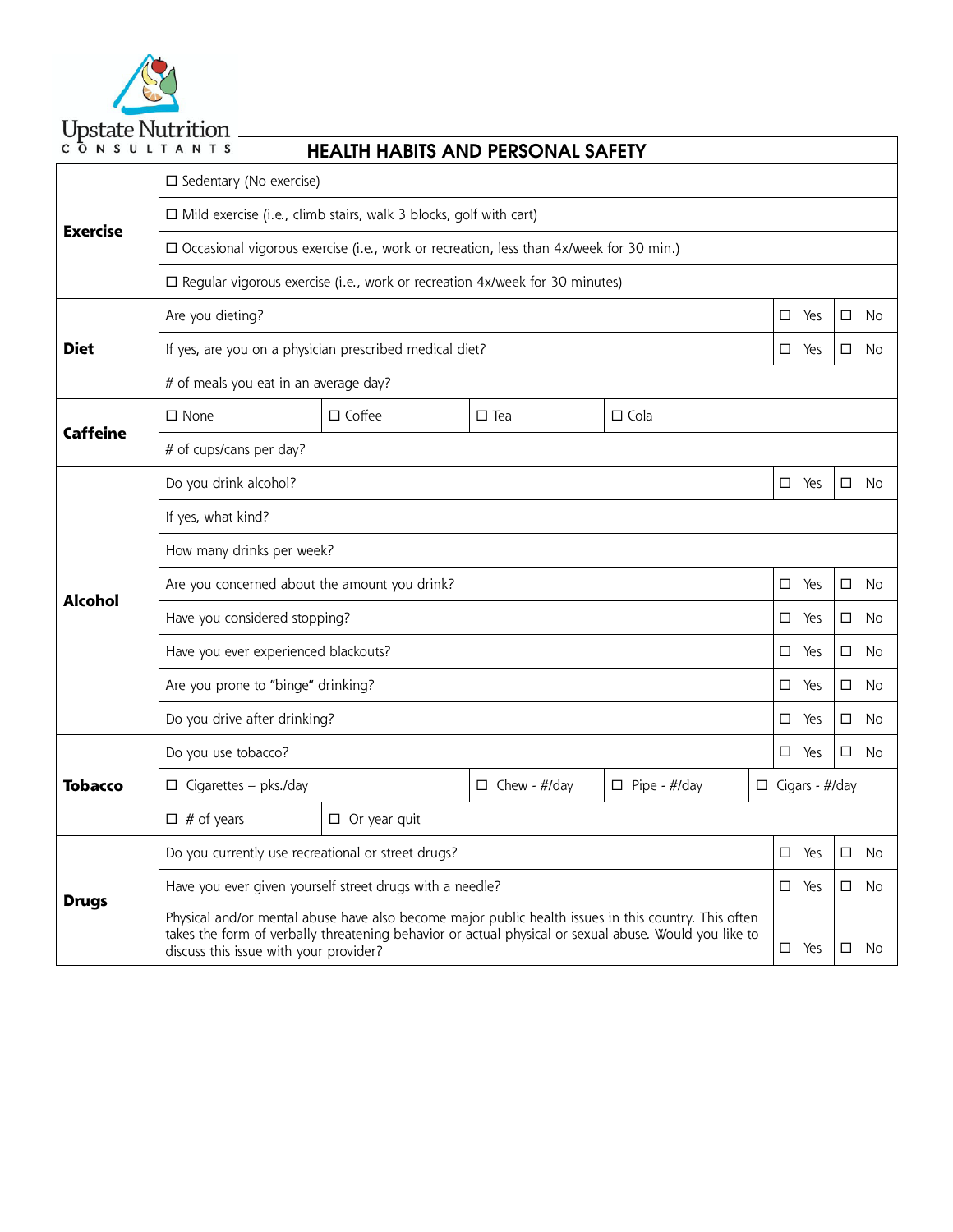

### FAMILY HEALTH HISTORY

|               |                            | ., ,                                                               |                                |                            |                             |
|---------------|----------------------------|--------------------------------------------------------------------|--------------------------------|----------------------------|-----------------------------|
|               | AGE                        | SIGNIFICANT HEALTH PROBLEMS<br>INCLUDING OBESITY, EATING DISORDERS |                                | AGE                        | SIGNIFICANT HEALTH PROBLEMS |
| <b>Father</b> |                            |                                                                    |                                | $\square$ M<br>$\square$ F |                             |
| <b>Mother</b> |                            |                                                                    | Children                       | $\square$ M<br>$\square$ F |                             |
|               | $\square$ M<br>$\square$ F |                                                                    |                                | $\square$ M<br>$\square$ F |                             |
| Sibling       | $\square$ M<br>$\square$ F |                                                                    |                                | $\square$ M<br>$\square$ F |                             |
|               | $\square$ M<br>$\square$ F |                                                                    | Grandmother<br>Maternal        |                            |                             |
|               | $\square$ M<br>$\square$ F |                                                                    | <b>Grandfather</b><br>Maternal |                            |                             |
|               | $\square$ M<br>$\square$ F |                                                                    | Grandmother<br>Paternal        |                            |                             |
|               | $\square$ M<br>$\square$ F |                                                                    | <b>Grandfather</b><br>Paternal |                            |                             |

| <b>MENTAL HEALTH</b>                                    |               |                     |
|---------------------------------------------------------|---------------|---------------------|
| Is stress a major problem for you?                      | □<br>Yes      | $\Box$<br><b>No</b> |
| Do you feel depressed?                                  | □<br>Yes      | $\Box$<br>No        |
| Do you panic when stressed?                             | $\Box$<br>Yes | □<br>No             |
| Do you have problems with eating or your appetite?      | Yes<br>□      | $\Box$<br><b>No</b> |
| Do you cry frequently?                                  | □<br>Yes      | □<br>No             |
| Have you ever attempted suicide?                        | Yes<br>□      | □<br>No             |
| Have you ever seriously thought about hurting yourself? | Yes<br>П      | $\Box$<br>No        |
| Do you have trouble sleeping?                           | Yes<br>□      | $\Box$<br><b>No</b> |
| Have you ever been to a counselor?                      | Yes           | □<br>No             |

| <b>WOMEN ONLY</b>                                          |               |              |
|------------------------------------------------------------|---------------|--------------|
| Age at onset of menstruation:                              |               |              |
| Date of last menstruation:                                 |               |              |
| Period every _________ days                                |               |              |
| Heavy periods, irregularity, spotting, pain, or discharge? | $\Box$<br>Yes | No<br>$\Box$ |
| Number of pregnancies _______ Number of live births ______ |               |              |
| Are you pregnant or breastfeeding?                         | □<br>Yes      | No           |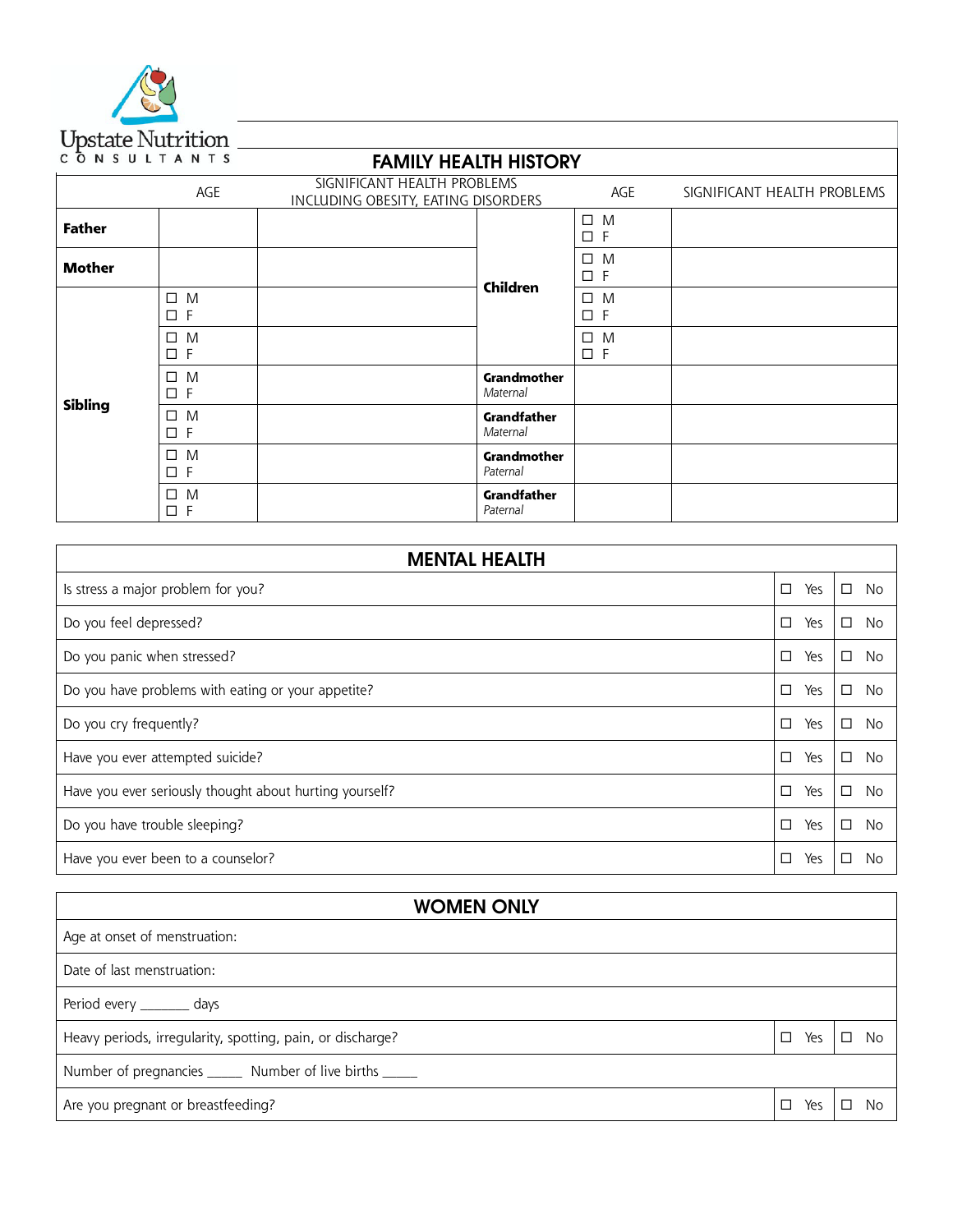

### **THE NUTRITION ASSESSMENT**

If referred by a physician, therapist, hospital or treatment center, obtain the following information prior to the client's first visit:

\_\_\_\_\_\_\_\_\_\_\_\_\_\_\_\_\_\_\_\_\_\_\_\_\_\_\_\_\_\_\_\_\_\_\_\_\_\_\_\_\_\_\_\_\_\_\_\_\_\_\_\_\_\_\_\_\_\_\_\_\_\_\_\_\_\_\_\_\_\_\_\_\_\_\_\_\_\_\_\_\_\_\_

 $\mathcal{L}_\mathcal{L} = \{ \mathcal{L}_\mathcal{L} = \{ \mathcal{L}_\mathcal{L} = \{ \mathcal{L}_\mathcal{L} = \{ \mathcal{L}_\mathcal{L} = \{ \mathcal{L}_\mathcal{L} = \{ \mathcal{L}_\mathcal{L} = \{ \mathcal{L}_\mathcal{L} = \{ \mathcal{L}_\mathcal{L} = \{ \mathcal{L}_\mathcal{L} = \{ \mathcal{L}_\mathcal{L} = \{ \mathcal{L}_\mathcal{L} = \{ \mathcal{L}_\mathcal{L} = \{ \mathcal{L}_\mathcal{L} = \{ \mathcal{L}_\mathcal{$ 

- • Reason for referral: \_\_\_\_\_\_\_\_\_\_\_\_\_\_\_\_\_\_\_\_\_\_\_\_\_\_\_\_\_\_\_\_\_\_\_\_\_\_\_\_\_\_\_\_\_\_\_\_\_\_\_\_\_\_\_\_\_\_\_\_\_\_\_\_\_\_
- Goal of referral:
- Current status of  $\qquad \qquad$
- Requested number of visits:

#### **Medical Assessment**

Attach referral or discharge notes or request information on the following:

- Medical Evaluation:
	- \_\_\_ Height
	- Weights
	- \_\_\_ Laboratory values
	- \_\_\_ Anthropometric
	- \_\_\_ Bone density
	- Prior medical conditions
	- \_\_\_ Prior sexual abuse history
	- Prior treatment history
	- \_\_\_ Current medications
	- \_\_\_ Food allergies or intolerances
	- Was a goal weight identified? \_\_\_\_\_ If yes, what is goal weight? \_\_\_\_\_\_\_\_\_\_\_\_\_\_\_
	- How was goal weight determined?
	- $\overline{\phantom{a}}$  Has the client been under the care of a medical and/or mental health provider?

\_\_\_\_\_\_\_\_\_\_\_\_\_\_\_\_\_\_\_\_\_\_\_\_\_\_\_\_\_\_\_\_\_\_\_\_\_\_\_\_\_\_\_\_\_\_\_\_\_\_\_\_\_\_\_\_\_\_\_\_\_\_\_\_\_\_\_\_\_\_\_\_\_\_\_\_\_\_\_\_\_ \_\_\_\_\_\_\_\_\_\_\_\_\_\_\_\_\_\_\_\_\_\_\_\_\_\_\_\_\_\_\_\_\_\_\_\_\_\_\_\_\_\_\_\_\_\_\_\_\_\_\_\_\_\_\_\_\_\_\_\_\_\_\_\_\_\_\_\_\_\_\_\_\_\_\_\_\_\_\_\_\_

 $\mathcal{L}_\text{max}$  , and the contribution of the contribution of the contribution of the contribution of the contribution of the contribution of the contribution of the contribution of the contribution of the contribution of t  $\mathcal{L}_\text{max}$  , and the contribution of the contribution of the contribution of the contribution of the contribution of the contribution of the contribution of the contribution of the contribution of the contribution of t  $\mathcal{L}_\text{max}$  , and the contribution of the contribution of the contribution of the contribution of the contribution of the contribution of the contribution of the contribution of the contribution of the contribution of t  $\mathcal{L}_\text{max}$  , and the contribution of the contribution of the contribution of the contribution of the contribution of the contribution of the contribution of the contribution of the contribution of the contribution of t  $\mathcal{L}_\text{max}$  , and the contribution of the contribution of the contribution of the contribution of the contribution of the contribution of the contribution of the contribution of the contribution of the contribution of t

• For how long? For what reasons?

Does the client currently have a regular menstrual period?

- • Age of first menstruation: \_\_\_\_\_\_\_\_\_\_\_\_\_\_\_\_
- Use of birth control pills:

\_\_\_\_\_\_\_\_\_\_\_\_\_\_\_\_\_\_\_\_\_\_\_\_\_\_\_

#### **Notes:**